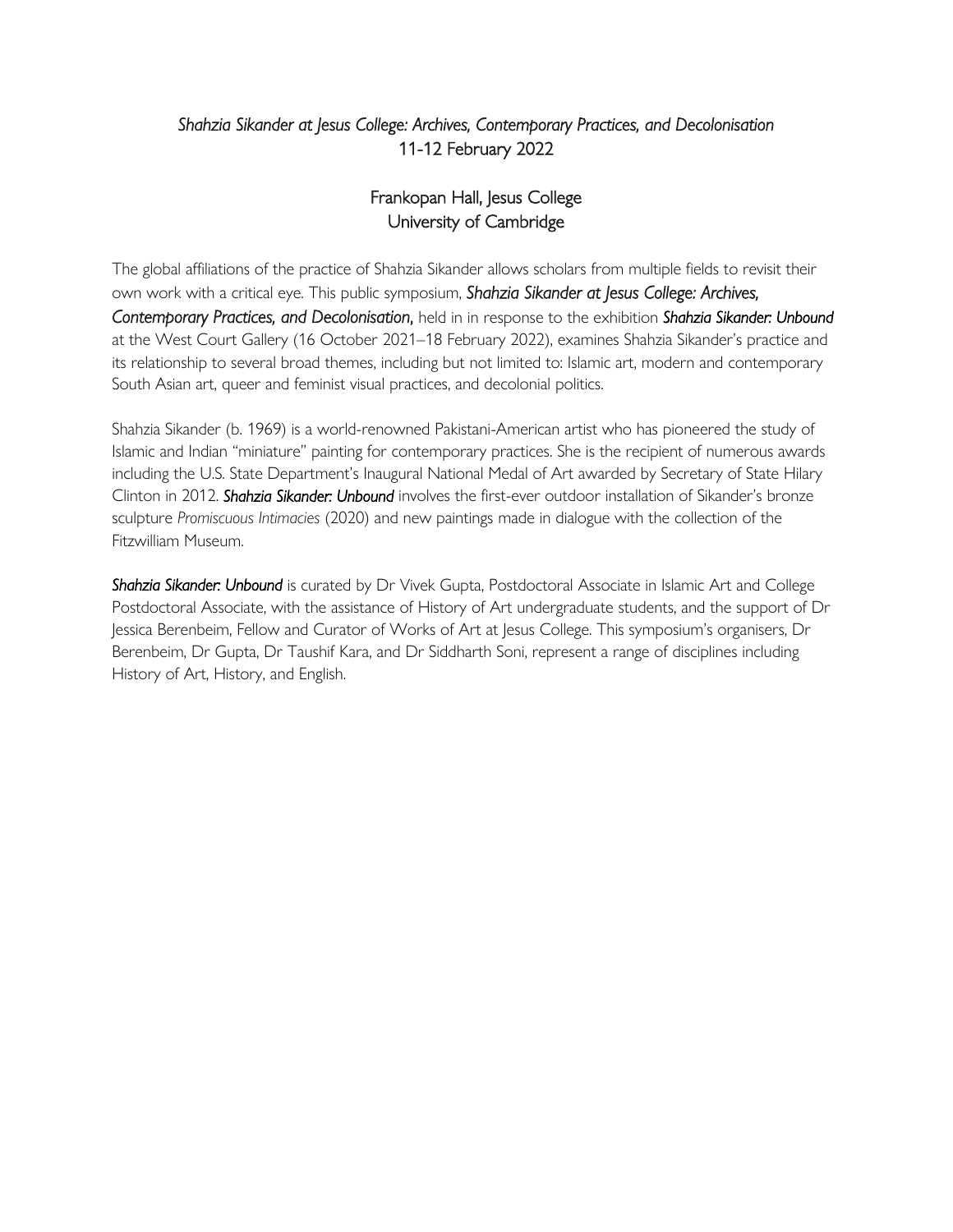# 11 February 2022 Frankopan Hall, Jesus College

# Introduction

1-1:45pm

Welcome Jessica Berenbeim, Fellow and Curator, Jesus College, Cambridge

## Introductory Lecture

# Grasping for her Necklace: Shahzia Sikander Unboundat Jesus College

Vivek Gupta, Postdoctoral Associate, Centre of Islamic Studies and Jesus College, Cambridge

#### The Multiple Archives of Shahzia Sikander 2-3:30pm

# Chair: Siddharth Soni, Isaac Newton Trust Fellow, Faculty of English and Jesus College, Cambridge

# Shahzia Sikander: Becoming an American Artist in 1990s New York

Alex Dika Seggerman, Assistant Professor, Rutgers University-Newark

Museum labels, catalogue entries, and newspaper reviews generally frame Shahzia Sikander's artwork as a reflection of her Pakistani heritage and a rebirth of her ancestors' tradition of Indo-Persian painting. This paper will argue that, alternatively, Sikander's work is also profoundly American and a direct result of her education, exhibition, and career in the United States. Based on in-depth interviews with the artist and an examination of contemporaneous art discourse of the first decade of her career, this paper repositions Sikander's American experiences in 1990s in Providence, Houston, and New York City as formative to her art practice.

Following the groundbreaking *Magiciens de la Terre* exhibition at the Pompidou in 1989, the 1990s in New York City experienced a slow but steady globalization of the art world. Artists from around the world found new success in New York, especially through Deitch Projects and the Whitney Biennial, with many exhibiting at the Venice Biennials curated by Harald Szeeman in 1999 and 2001. In this midst, diaspora artists wove together signifiers of their identity with techniques of conceptual art to respond to curatorial practices that emphasized their difference in short wall labels and cursory catalogue entries. This paper will historicize Sikander's early work in this context, illustrating how she responded to this tokenizing through the subversion of stereotypes but also through continued use of the "traditional" Indo-Persian forms.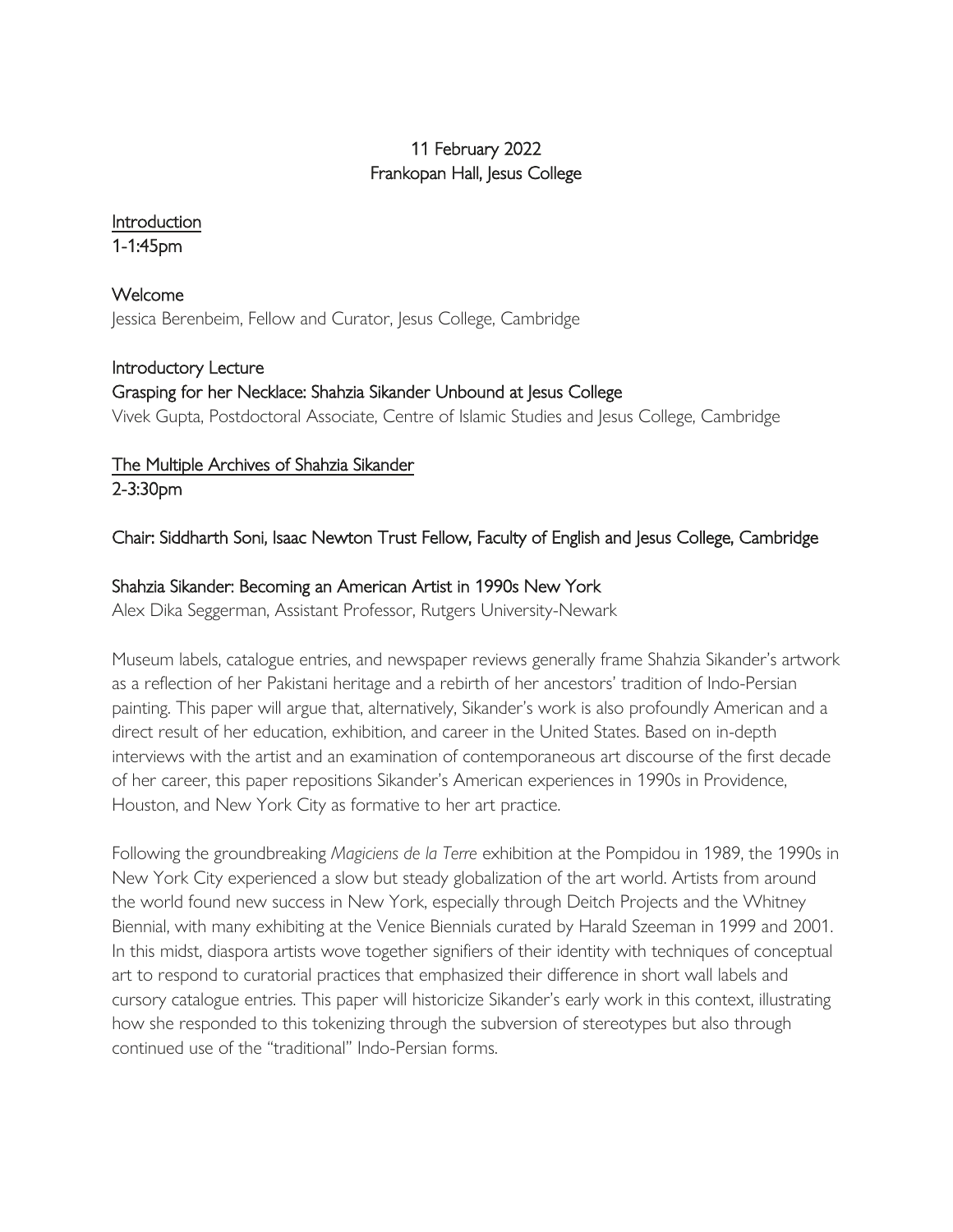Borrowing a term from my 2019 book, *Modernism on the Nile*, I argue that Sikander's work is constellational: it references the art of her forbearers as well as Euro-American art history and contemporary conceptual art. Even though on the surface this technique reads as "foreign," it is precisely the use of these signifiers of difference that is distinctly a result of her formation in the 1990s New York art world.

Alex Dika Seggerman is assistant professor of Islamic art history in the Arts, Culture and Media department at Rutgers University-Newark. She is author of *Modernism on the Nile: Art in Egypt between the Islamic and the Contemporary* (UNC Press, 2019) and co-editor of *Making Modernity in the Islamic Mediterranean* (Indiana University Press, 2022).

# To permit the visible to shape the invisible*:* Shahzia Sikander and the question of Islamic art

Taushif Kara, Postdoctoral Associate, Centre of Islamic Studies and Jesus College, Cambridge

This paper invokes the work of Shahzia Sikander to reflect on the aesthetic thought of the poet and philosopher Muhammad Iqbal, by way of his commentary on the Indian modernist painter A. R. Chughtai. In an essay from 1928 introducing an album of paintings by Chughtai, Iqbal made the lofty and provocative claim that, with the exception of architecture, Islamic art had "yet to be born" for it was unable to confront the paradox of allowing "the visible to shape the invisible." Foregrounding Sikander's consistent use of concealment and techniques of invisibility throughout her practice, this paper places the artist in the tradition of both Chughtai and Iqbal only in order to emphasize her engagement with and ultimate departure from it. In other words, it reads the uneven history of Muslim modernism  $-$  both intellectual and aesthetic  $-$  in the subcontinent as one of the many archives *disrupted* by Shahzia Sikander. I argue that Sikander's work allows us to engage with, develop, and critique Iqbal's aesthetic theory, and in doing so provides novel ways of responding to the persistent question of Islamic art.

Taushif Kara is a Postdoctoral Research and Outreach Associate at the Centre of Islamic Studies, Cambridge, and an historian of the Indian Ocean world. His research focuses on the history of Muslim political thought during and after the colonial period. Before coming to Cambridge, Kara studied Islamic history and philosophy at the Institute of Ismaili Studies in London and served as a Teaching Fellow in the Department of Religions and Philosophies at SOAS.

#### Not All Who Wander Are Lost: Dislocation in the Art of Shahzia Sikander and Zarina

Aparna Kumar, Lecturer in Art and Visual Cultures of the Global South, University College London

This paper brings together the work of two contemporary South Asian artists in the United States: Shahzia Sikander and the late Zarina Hashmi (1937-2020). Taking the lead from their retrospective exhibitions, *Shahzia Sikander: Extraordinary Realities* held at the Morgan Library in 2021 and *Zarina: Paper Like Skin* organized by the Hammer Museum in 2012, my aim is to re-evaluate the role of dislocation in their respective artworks.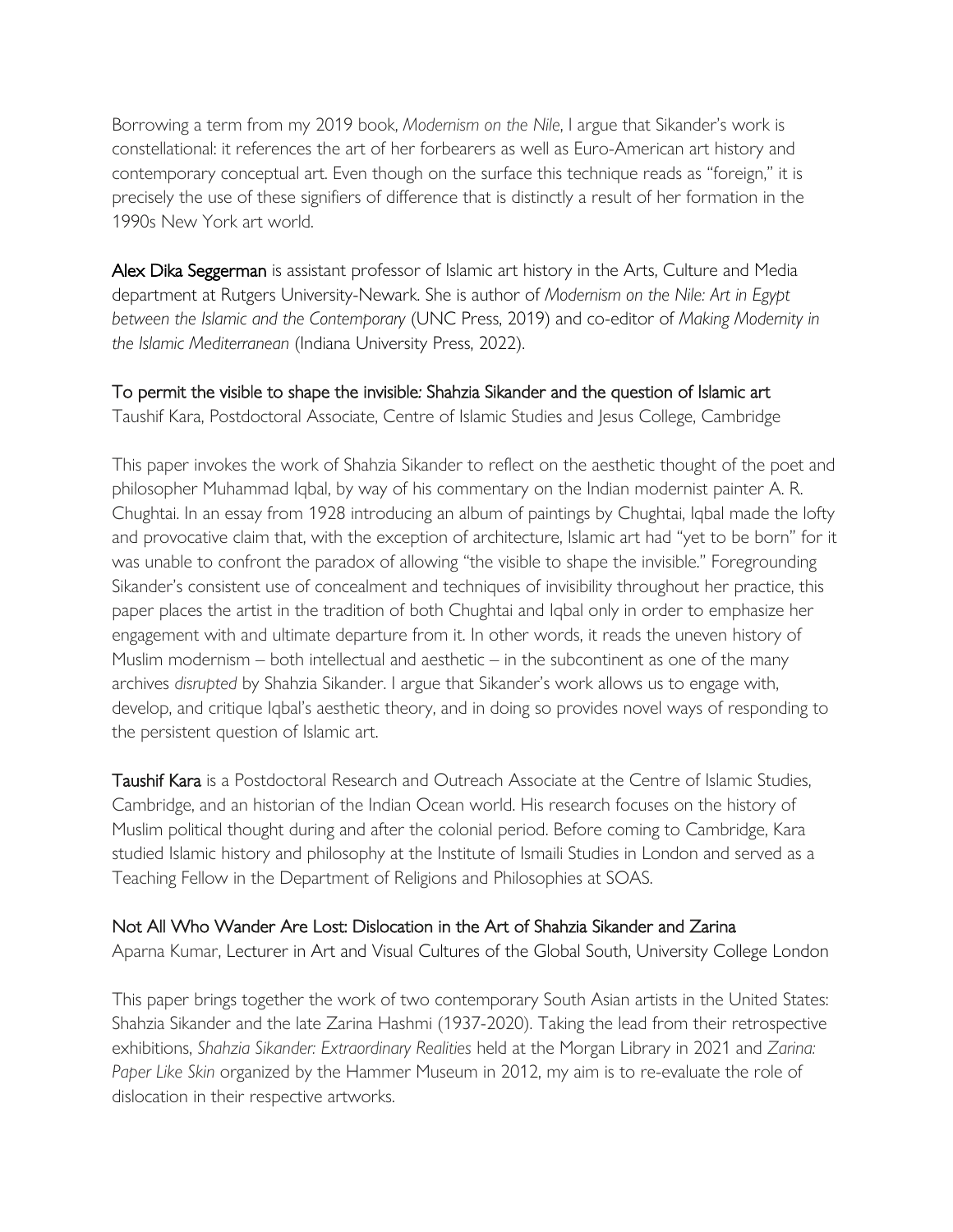Dislocation, as an embodied experience of displacement, separation, and movement, powerfully entangles Shahzia and Zarina's artistic practices, which are otherwise quite distinct – in style, medium, materiality, process, and timing. While Zarina's engagement with paper and approach to printmaking was forged across a lifetime of nomadic travel, following the partition of 1947 and the loss of her childhood home in Aligarh, India, Shahzia's radical interventions into traditions of South Asian manuscript painting beginning in the late-1980s have grown in part from her movement between cities, institutions, and archives in South Asia and North America.

Pushing beyond questions of mobility and biography, however, this paper will probe dislocation as method and material in Shahzia and Zarina's work. I am interested, in particular, in how both artists fuse dislocation with the portability of paper and pigment to engender new, decolonial forms of history writing. My analysis will be anchored by a comparison of two large-scale, multi-part installations, Shahzia's *The Pink Pavilion* (2002), and Zarina's *Home is a Foreign Place* (2001), whose constellation of narratives not only capitalize on the frictions between mobility and site-specificity, but rupture identity, culture, and history from place.

Aparna Kumar is a Lecturer in Art and Visual Cultures of the Global South at University College London. She received her PhD in Art History at the University of California, Los Angeles in 2018. Her research and teaching span modern and contemporary South Asian art, twentieth-century partition history, museum studies, and postcolonial theory. Aparna's research has been supported by fellowships from the Fulbright-Nehru Program, the American Institute of Indian Studies, and the American Institute of Pakistan Studies. In 2021, her doctoral dissertation, "Partition and the Historiography of Art in South Asia," was awarded the inaugural UC Berkeley South Asia Art and Architecture Dissertation Prize.

#### 3:30-4pm Coffee

#### 4pm-4:15

## "Double S: Notes, Infinities and Shards" by Bhanu Kapil, Professor and Fellow, Churchill College Poem written in response to *Shahzia Sikander: Unbound*

Bhanu Kapil is a poet and Fellow of Churchill College. She is the recipient of a Windham Campbell Prize from Yale University, and a Cholmondeley Award from the Society of Authors. In 2021, her most recent book, *How To Wash A Heart,* won the T.S. Eliot Prize.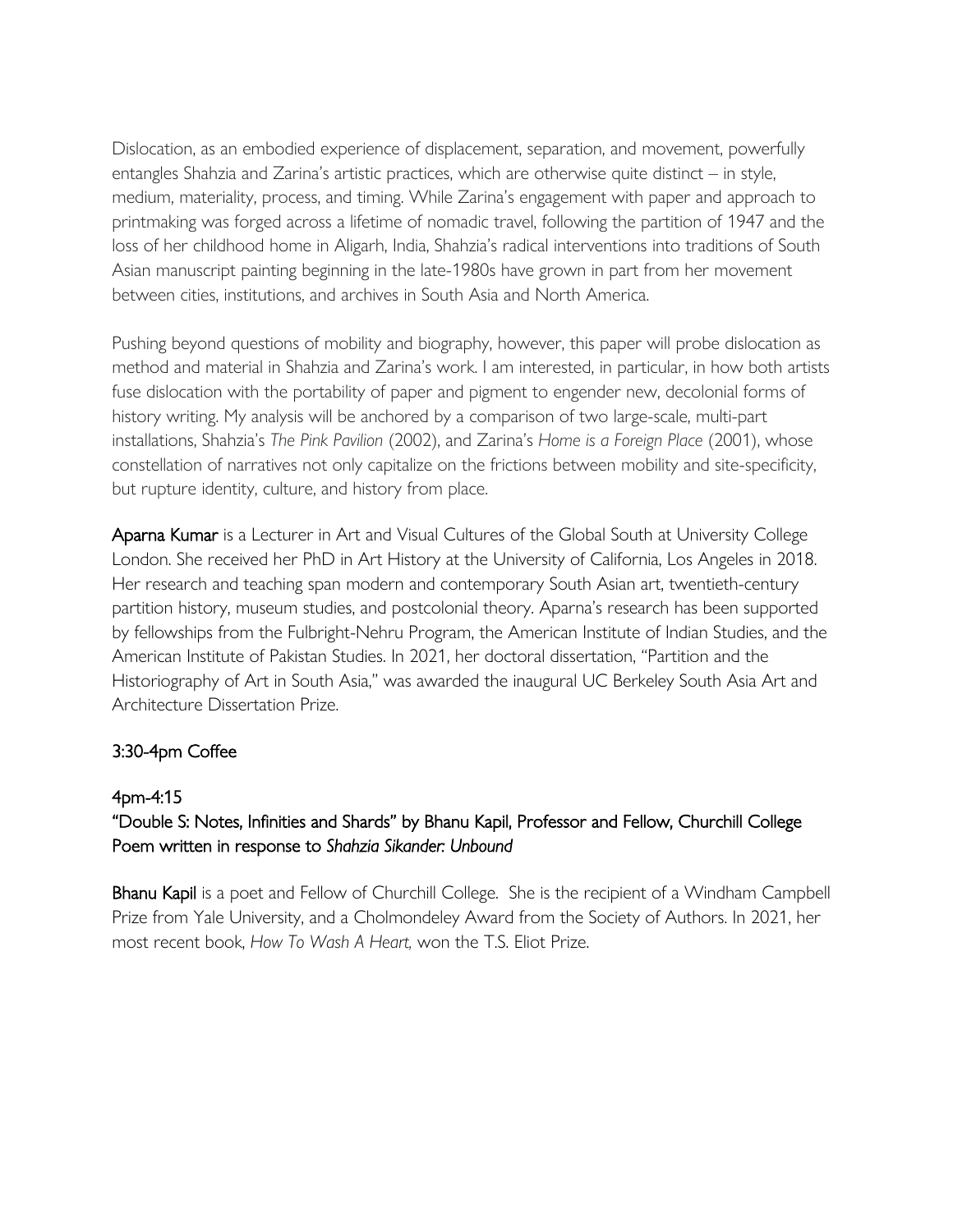## Keynote Discussion 4:15-5:15pm

#### Shahzia Sikander, artist

Glenn Lowry, The David Rockefeller Director of the Museum of Modern Art, New York Dorothy Price, Professor of Modern and Contemporary Art and Visual Culture, The Courtauld Institute of Art

Glenn D. Lowry became the sixth director of The Museum of Modern Art in 1995. Leading a staff of over 750, Mr. Lowry continues the Museum's legacy of enriching public life through exhibitions, educational programs, publications, and digital tools that challenge conventional ideas about modern and contemporary art and design, and initiatives that bring MoMA's renowned collection and research to audiences worldwide.

Dorothy Price joined The Courtauld in September 2021 from the University of Bristol, where she was Professorial research lead for the Transnational Modernisms Research Cluster, and a founder member and inaugural Director of the Centre for Black Humanities, an interdisciplinary research centre dedicated to researching the histories, art and thought of people of African descent. Her work has a particular emphasis on modernism in Germany and post-war art in Britain and demonstrates how critical race expands readings of the visual.

## 5:30-7pm

Exhibition Closing Reception & Screening of *Disruption as Rapture* in the Frankopan Hall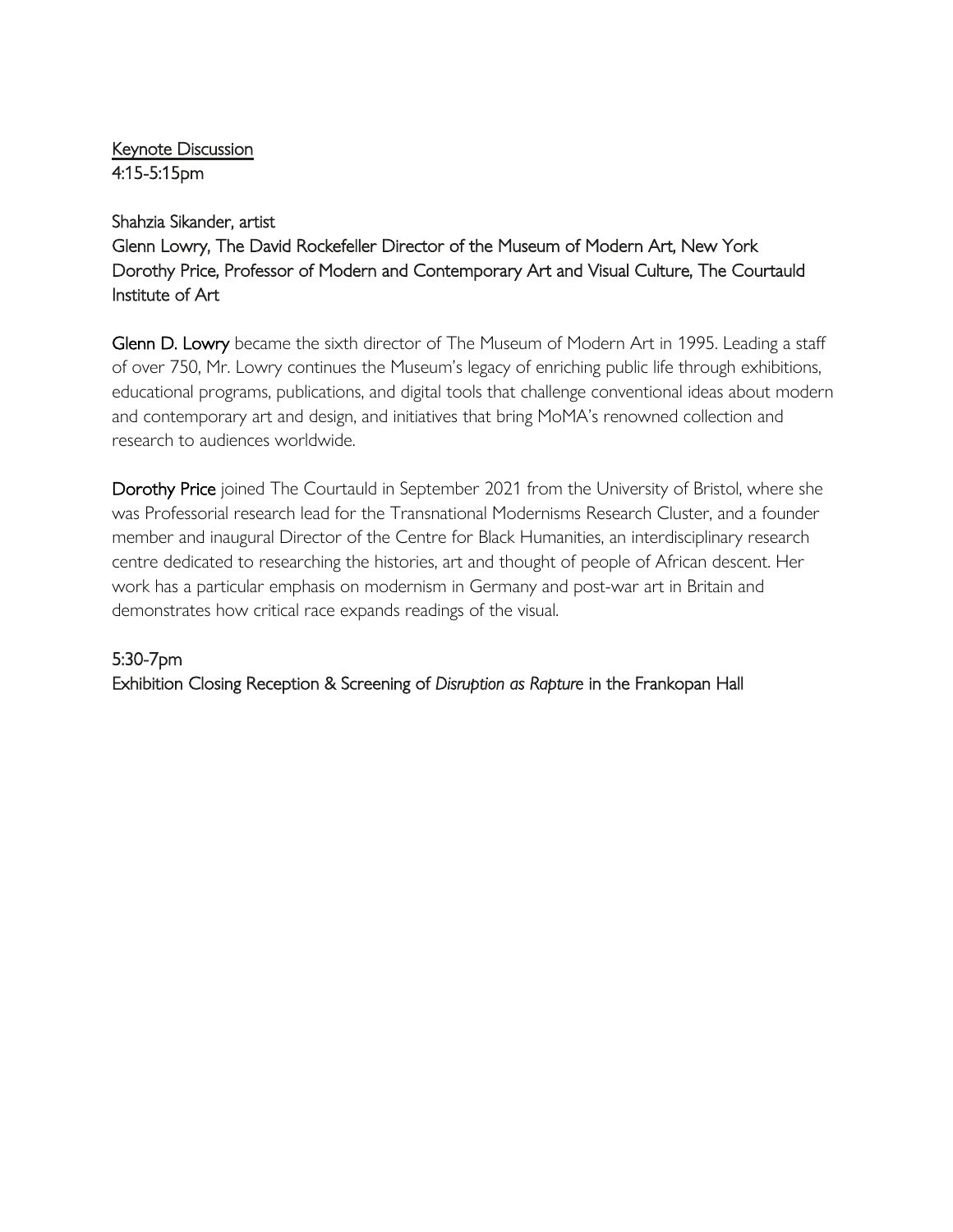#### 12 February 2022

#### 10:30-11am Coffee

# Sikander's Queer Optic and Contemporary Practice 11:00am -12pm

# Chair: Alyce Mahon, Professor of Modern & Contemporary Art, and Fellow of Trinity College, University of Cambridge

#### Promiscuous Intimacies: Shahzia Sikander's Queer Curatorial Practice

Gayatri Gopinath, Professor; Director of the Center for the Study of Gender & Sexuality, New York University

This paper places the work of Shahzia Sikander within the framework of "queer curation" that I lay out in my book *Unruly Visions: The Aesthetic Practices of Queer Diaspora*. In the book, I understand the project of queer curation as one that values that which has been deemed as without value, and that stages collisions and encounters between aesthetic practices that may seem discontinuous and unrelated. A queer curatorial project seeks to reveal not co-evalness or sameness but rather the coimplication and radical relationality of seemingly disparate racial formations, geographies, and temporalities. Using a queer curatorial lens through which to situate the work of Shahzia Sikander brings to the fore the ways in which her work radically disrupts dominant rubrics of both gender and sexuality. But this lens also makes clear how Sikander herself engages in a queer curatorial practice: Sikander consistently brings together seemingly disconnected historical traditions and unearths the resonances between them through queer desire and embodiment. In this sense, we can understand Sikander herself as a curator in the sense that she places these different art-historical traditions in intimate relation to make apparent the impossibility of their discreteness.

Gayatri Gopinath is Professor in the Department of Social and Cultural Analysis, and the Director of the Center for the Study of Gender and Sexuality at New York University. She works at the intersection of transnational feminist and queer studies, postcolonial studies, and diaspora studies, and is the author of two monographs: *Impossible Desires: Queer Diasporas and South Asian Public Cultures* (Duke University Press, 2005), and *Unruly Visions: The Aesthetic Practices of Queer Diaspora* (Duke University Press, 2018). She has published numerous essays on gender, sexuality, and queer diasporic visual art and culture in anthologies and journals such as *Journal of Middle East Women's Studies*, *GLQ*, and *Social Text*, as well as in art publications such as *PIX: A Journal of Contemporary Indian Photography*, *Tribe: Photography and New Media from the Arab World*, and *ArtReview Asia.*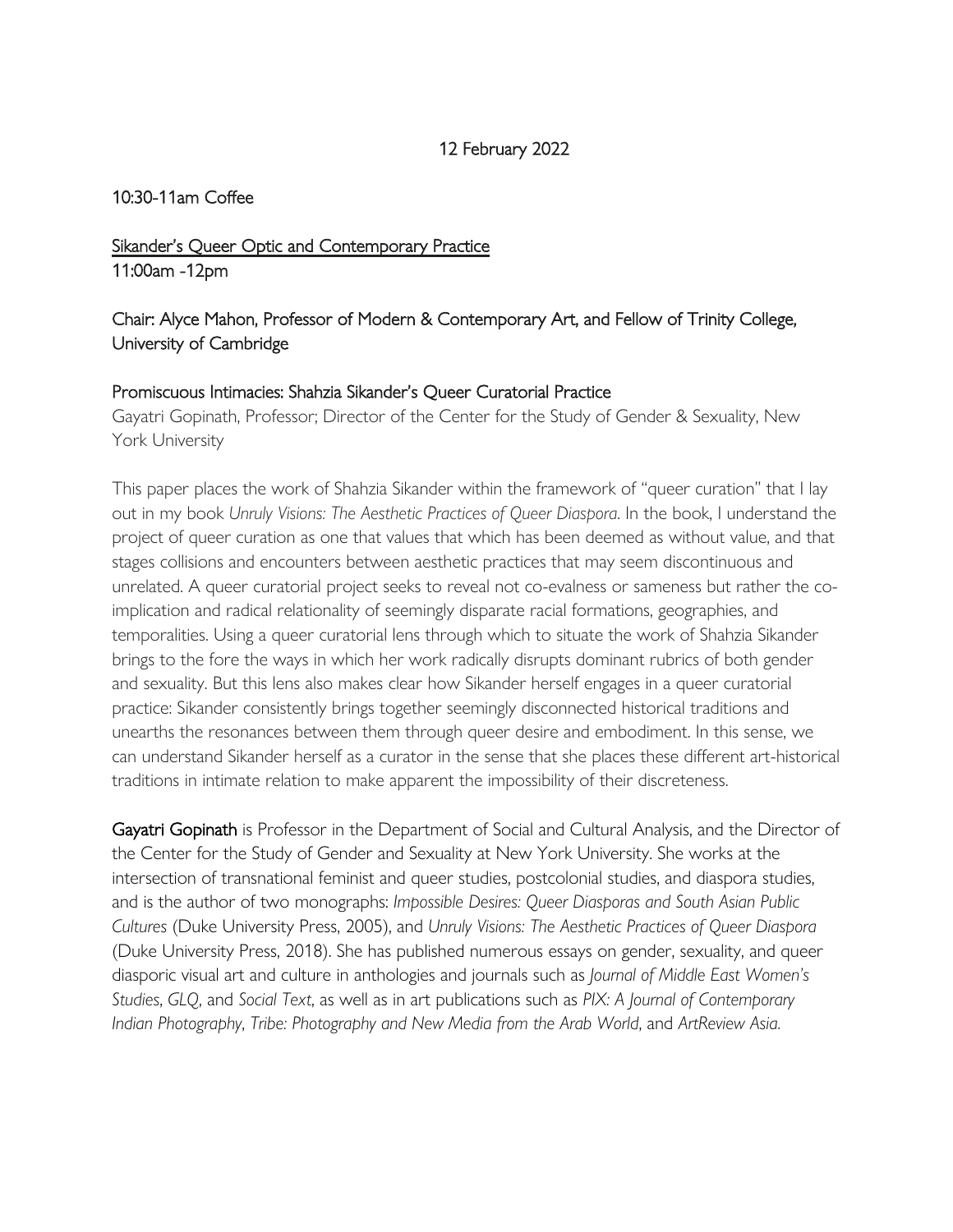# Disorienting Time: Shahzia Sikander's Artistic Research and its Queering Agency

Denis Maksimov FRSA

One of the legitimate functions of artistic activity is making the invisible apparent and shedding light on phenomena that are silenced by normalisation, ideology, politics, or other forms of domination. In my paper, I argue that Shahzia Sikander's practice disorients time and queers artistic archives. Developing the notion of "disorientation" introduced by Sara Ahmed, I expand on what constitutes queering as an inclusive agency rather than an exclusive identity. The practice of Sikander destabilizes binaries of culture, gender, geopolitics, and sexuality, which effectively constitute the removal a certain identity in relation to the past, present, and possible futures. Her "detective work," as she refers to it, research practice unveils the discrepancies that are uncomfortable to the proponents of straight, defined, categorised, and disciplined approaches to a narrative of a culture. The semiotic richness in the sculpture *Promiscuous Intimacies* (2020) is the subject of my close reading.

Denis Maksimov is a curator and co-founder of Avenir Institute, a think tank and artist collective. His research initiates the dialogue between classical antiquity and postmodernity, queer and futures studies, political theory, and visual cultures. His projects were presented in the Victoria & Albert Museum, Ny Carlsberg Glyptotek Museum, Marres House for Contemporary Culture; in the context of the Venice Biennales of art and architecture, São Paulo Biennale, Ural Industrial Biennial. His writing was published in Doppiozero International, Ocula, Obieg, Moscow Art Magazine, Arts of the Working Class.

# Shahzia Sikander and Global Politics

12:15pm-1:15pm

## Chair: TBD

# The Miniature Explodes

Faisal Devji, Professor of Indian History, University of Oxford, St Antony's College

Often seen as a major contributor to the revival of the miniature tradition, Shahzia Sikander should in fact be recognized as its foremost undertaker. Recuperating the elements of this tradition only to fragment it, her work has served to dismantle all such inheritances, real and imagined, from religion and civilization to nationality. Having written both for her first and most recent exhibition catalogues, I shall trace the changing meaning that Sikander's aesthetic of destruction has attracted over the course of her career, from the globalist 1990s to the War on Terror and beyond.

Faisal Devji is Professor of Indian History at University of Oxford, St Antony's College. He is the author of four books, *Muslim Zion: Pakistan as a Political Idea* (2013), *The Impossible India: Gandhi and*